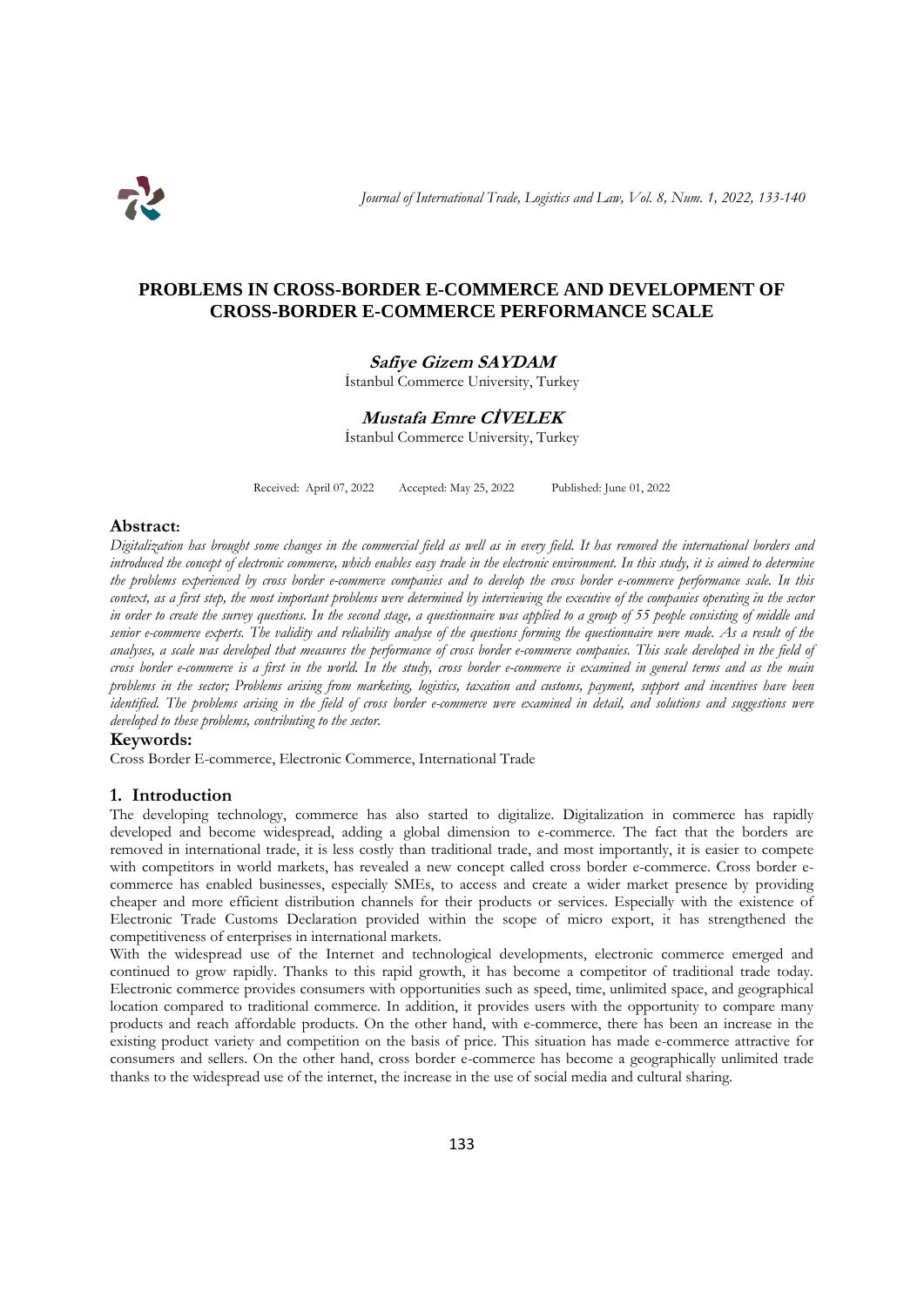### **2. Definition Of Cross-Border E-Commerce**

Cross border e-commerce is the online shopping of consumers from vendors in different regions or countries and the transmission/receiving of products via cross-border logistics (Ding, 2018). According to Wang, cross border ecommerce is an international e-commerce in which international trade transacts between different countries and delivers goods through cross-border planning and management agreements (Wang, 2014).



**Figure 1: Scope of Cross Border E-commerce (Ding, 2018)**

With cross-border e-commerce, businesses market their products or services to consumers or other companies in international markets. They catch important opportunities by using network technologies, especially when selling internationally. In classical export, businesses primarily aim to find business partners or distributors with whom they can work in target markets. After determining the companies with which they will cooperate, they need to go through many stages during the export process. They are exposed to difficult operational processes such as opening export declarations and preparing packing lists. They are responsible for covering the extra costs at every stage. However, it is possible to eliminate these additional costs incurred with micro-export, in other words e-export (Kalalı, 2021).

#### **3. Micro Export**

Micro export is export transactions within the scope of Electronic Commerce Customs Declaration. The government has streamlined procedures to encourage entrepreneurs to micro-export. Within the scope of international trade activities, in order for the goods that will enter or exit Turkey to pass through the customs procedures, detailed information should be given to the customs administration about these goods and the foreign trade transaction right. This declaration is called customs declaration (Gümrükrehberi, 2018). Electronic Commerce Customs Declaration is the application that is applied in the customs procedures of the goods transported by air or road, postal and fast cargo transportation and that all transactions related to the customs declaration are carried out in electronic environment, without paper. Electronic Commerce Customs Declaration is done on behalf of legally authorized fast cargo operators, buyers and senders (Gümrükrehberi, 2018). Authorized operators create Electronic Commerce Customs Declaration on behalf of sellers through indirect representation over Computerized Customs Activities Systems (BİLGE System). Within the scope of Electronic Commerce Customs Declaration;

- Exportable goods not exceeding 300 kilograms and 15,000 Euros in incoming or outgoing goods,
- Books or similar printed publications for individual use, the value of which does not exceed 150 Euros,
- Goods whose value is up to 1,500 Euros, and whose amount does not exceed 30 kilograms in gross, excluding diplomatic goods and passenger belongings, subject to the free circulation entry regime, which does not constitute a commercial quantity and nature,
- Sample items and models,
- Passenger's personal belongings arriving one month before or three months after his entry into the country,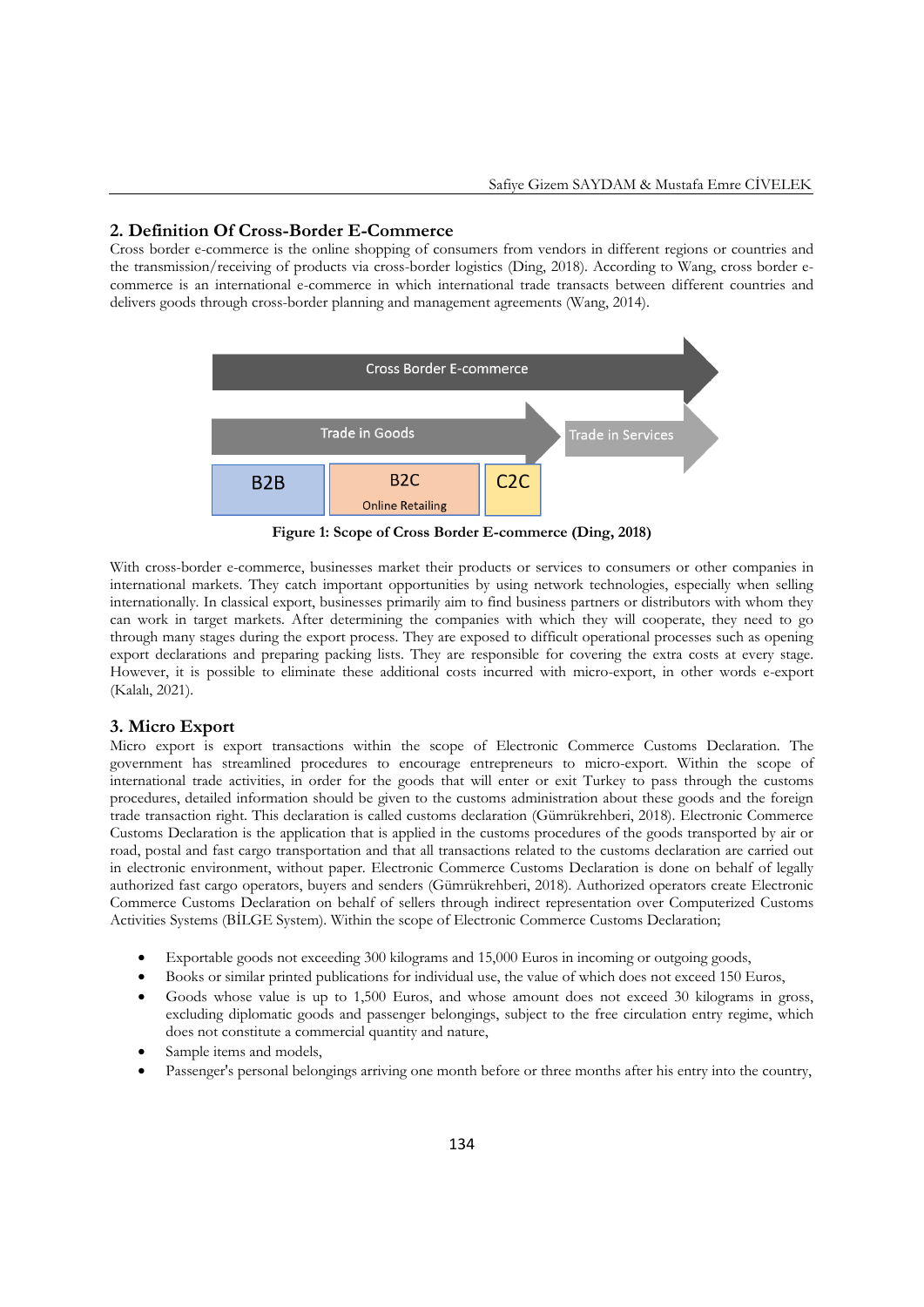Problems in Cross-Border E-Commerce And Development of Cross-Border E-Commerce Performance Scale

 It is appropriate to transport printed publications and books sent to or provided by public institutions, museums, libraries, organizations dealing with scientific research or education (Ministry of Trade, Circular No. 2020/25 - Postal and Express Cargo Transportation, 2020).

## **4. Scale Development Process**

The scale development process consists of two phases. First, qualitative research was conducted. First of all, a qualitative study was conducted in order to determine the problems faced by the employees in cross border ecommerce. At this phase, the items of the survey were formed through face-to-face interviews. In the second phase, the formed survey was applied to 55 participants. Firstly, Kaiser-Meyer-Olkin-Measure of Sampling Adequacy and Barlett's Test of Sphericity tests were applied for purification. Then, factor analysis was performed. Cronbach's Alpha was used to determine reliability after factor analysis. As a result, the items in the scale were grouped under 5 dimensions. Sub-dimensions of micro export performance scale; (1) Problems Related to Logistics, (2) Problems Related to Marketing, (3) Problems Related to Taxation and Customs, (4) Problems Related to Support and Incentive, (5) Problems Related to Payment.

## **5. Construct Validity and Reliability**

At the first stage, all the questions were entirely included in the principle component analysis. The Total Variance Explained values of the data are analyzed in Table 1. According to this result, the cross border e-commerce performance scale consists of 6 sub-dimensions and 70,970 percent of the total variance is explained by these subdimensions.

|                                  |       | Standardized |
|----------------------------------|-------|--------------|
| Variables                        | Items | Factor Loads |
|                                  | L2104 | 0.874        |
|                                  | L1801 | 0.836        |
| Problems Related to Logistics    | L2003 | 0.766        |
|                                  | L2205 | 0.669        |
|                                  | L2306 | 0.637        |
|                                  | P0505 | 0.863        |
| Problems Related to Marketing    | P0606 | 0.836        |
|                                  | P0404 | 0.773        |
| Problems Related to Taxation and | V1004 | 0.902        |

**Table 1. Cross Border Performance Scale Item Standardized Factor Loads**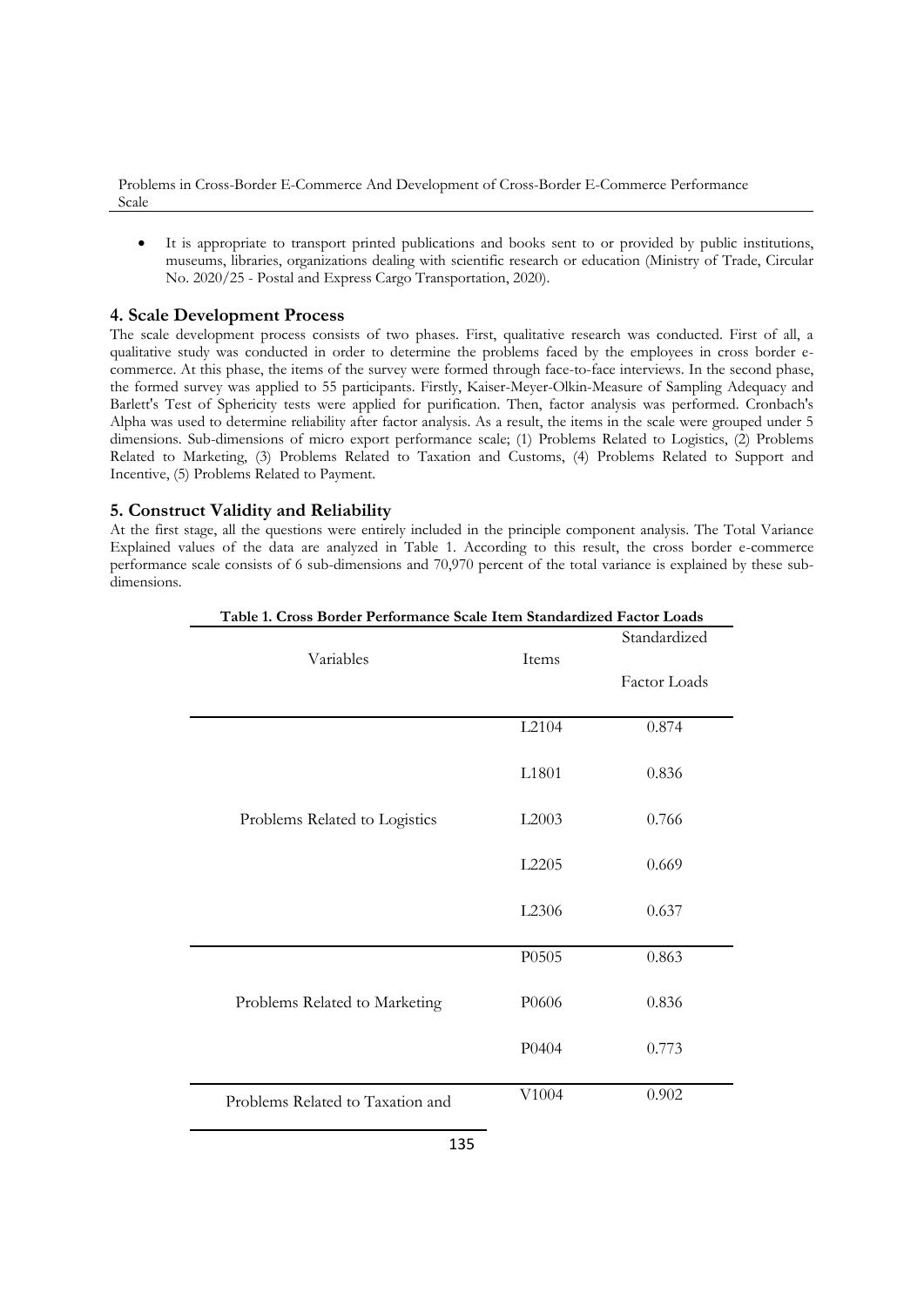|                                 | Safiye Gizem SAYDAM & Mustafa Emre CİVELEK |       |  |
|---------------------------------|--------------------------------------------|-------|--|
| Customs                         | V0802                                      | 0.774 |  |
|                                 | V1206                                      | 0.593 |  |
| Problems Related to Support and | D2502                                      | 0.904 |  |
| Incentive                       | D <sub>2401</sub>                          | 0.796 |  |
|                                 | O <sub>1401</sub>                          | 0.762 |  |
| Problems Related to Payment     |                                            |       |  |
|                                 | O1502                                      | 0.622 |  |

### p<0.05 for all items

Table 1 shows that items L2104, L1801, L2003, L2205 and L2203 constitute the first factor. The first factor consists of 5 items with factor loads between ,874 and ,637. Items P0606, P0505 and P0404 constitute the second factor. The second factor consists of 3 items with factor loads between ,836 and ,773. Items V1004, V0802, V1206 seem to constitute the third factor. The third factor consists of 3 items with factor loads between .902 and .593. Items D2502 and D2401 constitute the fourth factor. The fourth factor has factor loadings of .904 and .796. Items O1401 and O1502 constitute the fifth factor. The fifth factor has factor loadings of .762 and .622.

| Table 1: Statements in Cross Border E-commerce Performance Scale |                                                                                      |  |
|------------------------------------------------------------------|--------------------------------------------------------------------------------------|--|
| Items                                                            |                                                                                      |  |
| L <sub>2104</sub>                                                | The fact that the products do not reach the customer in                              |  |
|                                                                  | accordance with the delivery time affects our cross-border e-                        |  |
|                                                                  | commerce performance negatively.                                                     |  |
| L <sub>1801</sub>                                                | Long shipping processes negatively affect our cross-border e-                        |  |
|                                                                  | commerce.                                                                            |  |
| L <sub>2205</sub>                                                | The fact that the products do not reach the customer as a result Problems Related to |  |
|                                                                  | of problems arising from the customer or the address system of Logistics             |  |
|                                                                  | the countries affects our cross-border e-commerce negatively.                        |  |
| L2003                                                            | Incorrect or damaged products due to cargo affect our cross-                         |  |
|                                                                  | border e-commerce negatively when they reach the customer.                           |  |
| L <sub>2306</sub>                                                | The high costs at airports affect our cross-border e-commerce                        |  |
|                                                                  | negatively.                                                                          |  |
| P0505                                                            | The fact that the cultures of the countries to be marketed are                       |  |
|                                                                  | different negatively affects the cross-border e-commerce                             |  |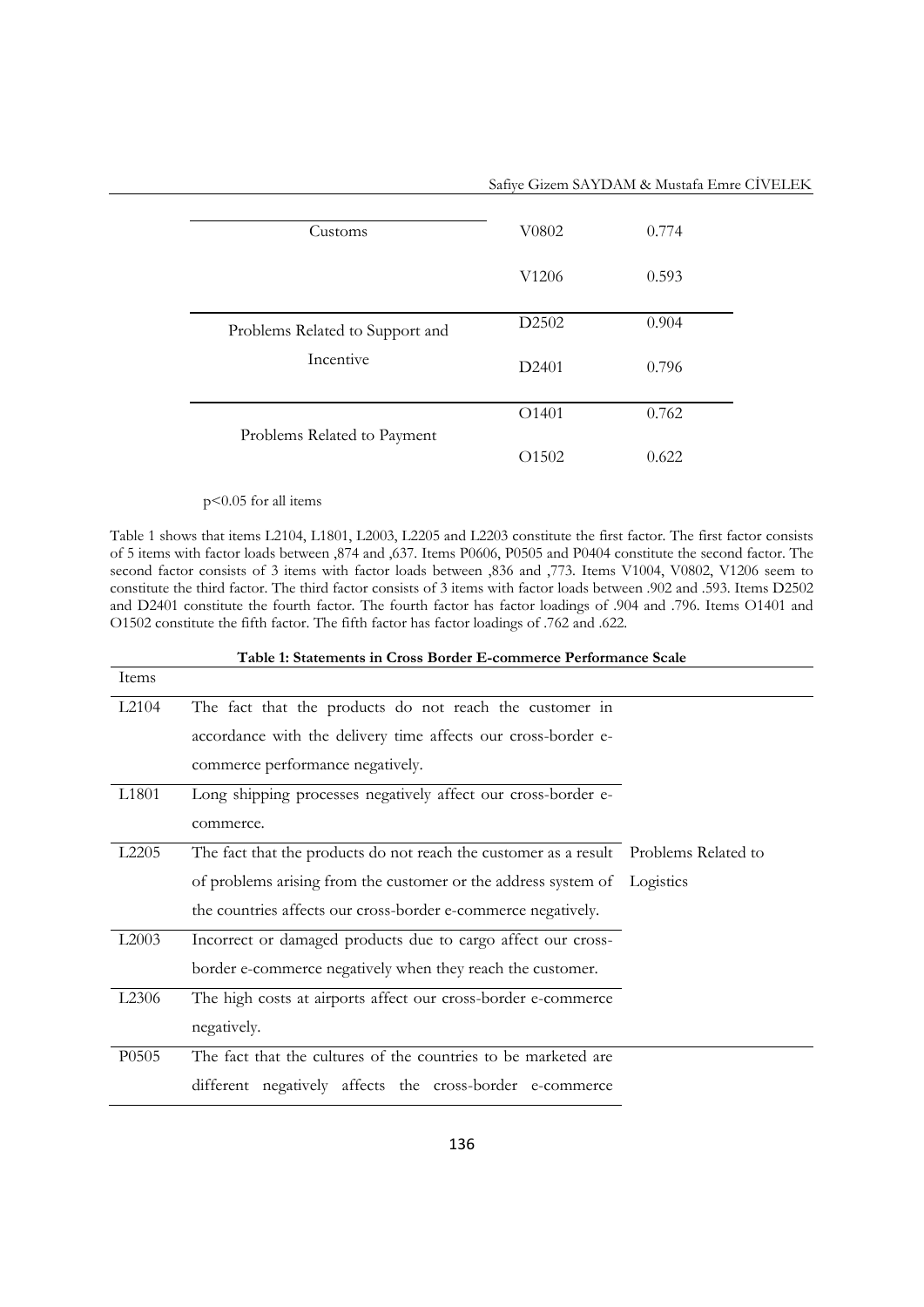Problems in Cross-Border E-Commerce And Development of Cross-Border E-Commerce Performance Scale

|       | performance.                                                                   |                       |
|-------|--------------------------------------------------------------------------------|-----------------------|
| P0606 | The different languages spoken in the countries to be marketed                 | Problems Related to   |
|       | adversely affect our cross-border e-commerce performance.                      | Marketing             |
| P0404 | The costs of international marketing methods (social media                     |                       |
|       | ads, Google ads, etc.) affect our cross-border e-commerce                      |                       |
|       | negatively.                                                                    |                       |
| V1004 | Problems in customs taxation of the returned product after its                 |                       |
|       | delivery negatively affect our cross-border e-commerce.                        |                       |
|       |                                                                                |                       |
| V0802 | The problems experienced in the return of the Electronic Problems Related to   |                       |
|       | Commerce Customs Declaration given as a result of product Taxation and Customs |                       |
|       | return affect our cross border e-commerce negatively.                          |                       |
| V1206 | The fact that there is an additional withholding tax on internet               |                       |
|       | advertisements affects our cross-border e-commerce negatively.                 |                       |
| D2502 | The inadequacy of government support in the field of logistics                 |                       |
|       | affects our cross-border e-commerce negatively. (Freight                       | Problems Related to   |
|       | support, warehousing support etc.)                                             | Support and Incentive |
| D2401 | Insufficient international advertising support affects our cross-              |                       |
|       | border e-commerce negatively.                                                  |                       |
| O1401 | Exchange rate fluctuations and non-use of local currency                       |                       |
|       | adversely affect our cross-border e-commerce sales.                            | Problems Related to   |
|       |                                                                                | Payment               |
| O1502 | The fact that PayPal is not used in Turkey affects our cross-                  |                       |
|       | border e-commerce negatively.                                                  |                       |

Table 3 shows Statements in Cross Border E-commerce Performance Scale. Alpha model will be used while performing the reliability analysis in the study. After the factor analysis of the scale, the reliability of each subdimension (factor) should be determined numerically. Cronbach's Alpha is the fit value depending on the correlation between the questions. This value shows the total reliability level of the questions under the factor. If the Cronbach's Alpha value is 0.70 and above, the scale is considered reliable. However, when the number of questions is low, this limit can be accepted as 0.60 and above (Sipahi, Yurtkoru, & Çinko, 2008).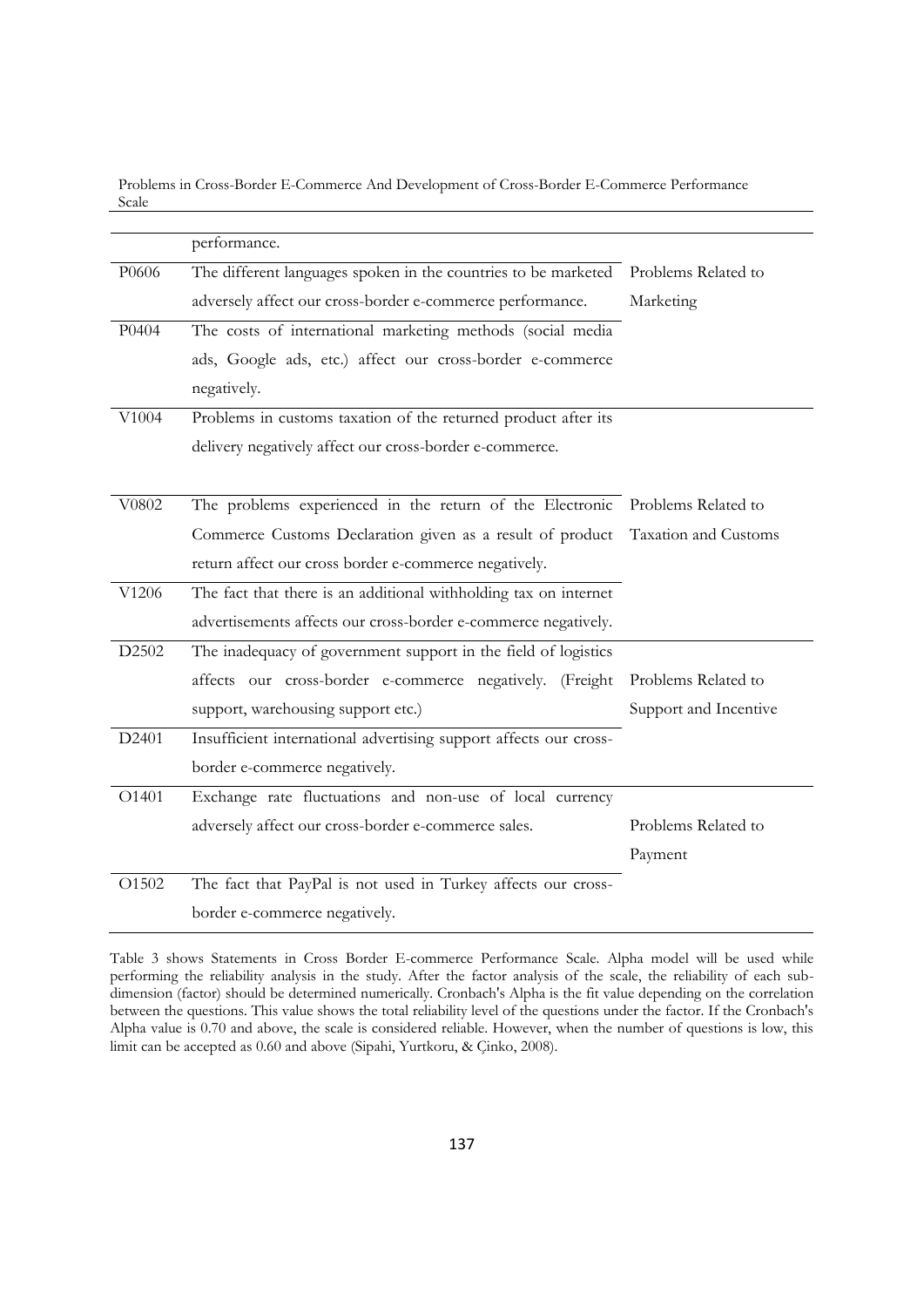### **6. Discussions & Solutions Suggestions**

### **6.1. Problems Related to Marketing**

The fact that there are too many goods and competitors in the international market makes competition in cross border e-commerce difficult. In this competitive environment, the existence of businesses and the ability to promote themselves have become their top priority (Güler, 2010). First of all, before businesses enter a foreign market, they need to have extensive knowledge about that market. However, at this phase, consumers living in different countries have different consumption habits due to different cultures. Businesses state that their inability to access sufficient information about foreign markets negatively affects their cross border e-commerce performance. In addition, competing with brands that have entered the market before and reached a certain market share in the market has become one of the other challenges for businesses.

After conducting market research, businesses start advertising for the target country. In cross border e-commerce, online marketing techniques such as social media are used rather than classical advertisements. Especially, techniques such as social media ads, Google ads, e-mail marketing are frequently used for cross border e-commerce companies (Kumah, 2017). Many businesses face the problem of paying too many taxes and commissions for social media ads.

Recently, there has been an increase in the consumption of environmentally friendly and sustainable products around the world. However, the marketing of sustainable products brings many problems for businesses. The use of recyclable packaging, clean energy and environmentally friendly logistics systems bring additional costs for companies (Chen L. F., 2019). Firms should make investments and marketing costs accordingly in order to bestow these additional costs.

#### **6.2. Problems Related to Taxation and Customs**

Among the taxes that micro-export companies have to pay are SCT, VAT, local taxes and taxes belonging to the customs of the countries they export to (TEPAV, 2014). Taxes paid in Turkey are refunded under certain conditions within the scope of ETGB. The emergence of different amounts of customs taxes in cross border e-commerce countries negatively affects the performance of cross border e-commerce enterprises.

One of the problems in cross border e-commerce is the lack of permanent personnel who are competent in customs processes. The e-export legislation is a difficult and detailed one, and there are operational problems for the personnel who do not have knowledge of this information. It is of great importance in terms of micro-exports to train well-equipped personnel who have knowledge of the legislation in this field.

#### **6.3. Problems Related to Payment**

There are many differences between the payment methods used in cross border e-commerce and traditional methods. Customers who want to shop across borders do not have a preferred payment system on the site where they will shop, which reduces trust in that site and customers prefer not to shop. Businesses that want to make crossborder sales must use international payment methods. However, the inability to use an internationally valid payment method such as PayPal in Turkey significantly affects the competition of businesses in the international market.

Various countries have enacted too many laws regarding payment methods. It is a problem for businesses that there are too many legislative differences for payment systems. For example, in Brazil, the use of credit cards is prohibited outside the countries they belong to, and the validity of electronic signatures is not recognized in China (TEPAV, 2014). For such reasons, electronic wallets are used in most countries. However, by using electronic wallets, they may incur losses in exchange rate fluctuations. In addition, using the currency of different countries instead of the local currency can cause problems for businesses.

#### **6.4. Problems Related to Logistics**

Logistics is considered as one of the important and difficult stages in e-export. According to the study conducted with online shoppers in the USA, 90% of the participants stated that if their orders are delivered on time, they can shop from the same seller again and they can spend 50% more in their second shopping than in the first (Anbar, 2001).

In cross border e-commerce logistics, cargo processes can be long due to the fact that products are sent to crossborder regions. At the same time, logistics costs can be very high due to the long distances of the products. Today,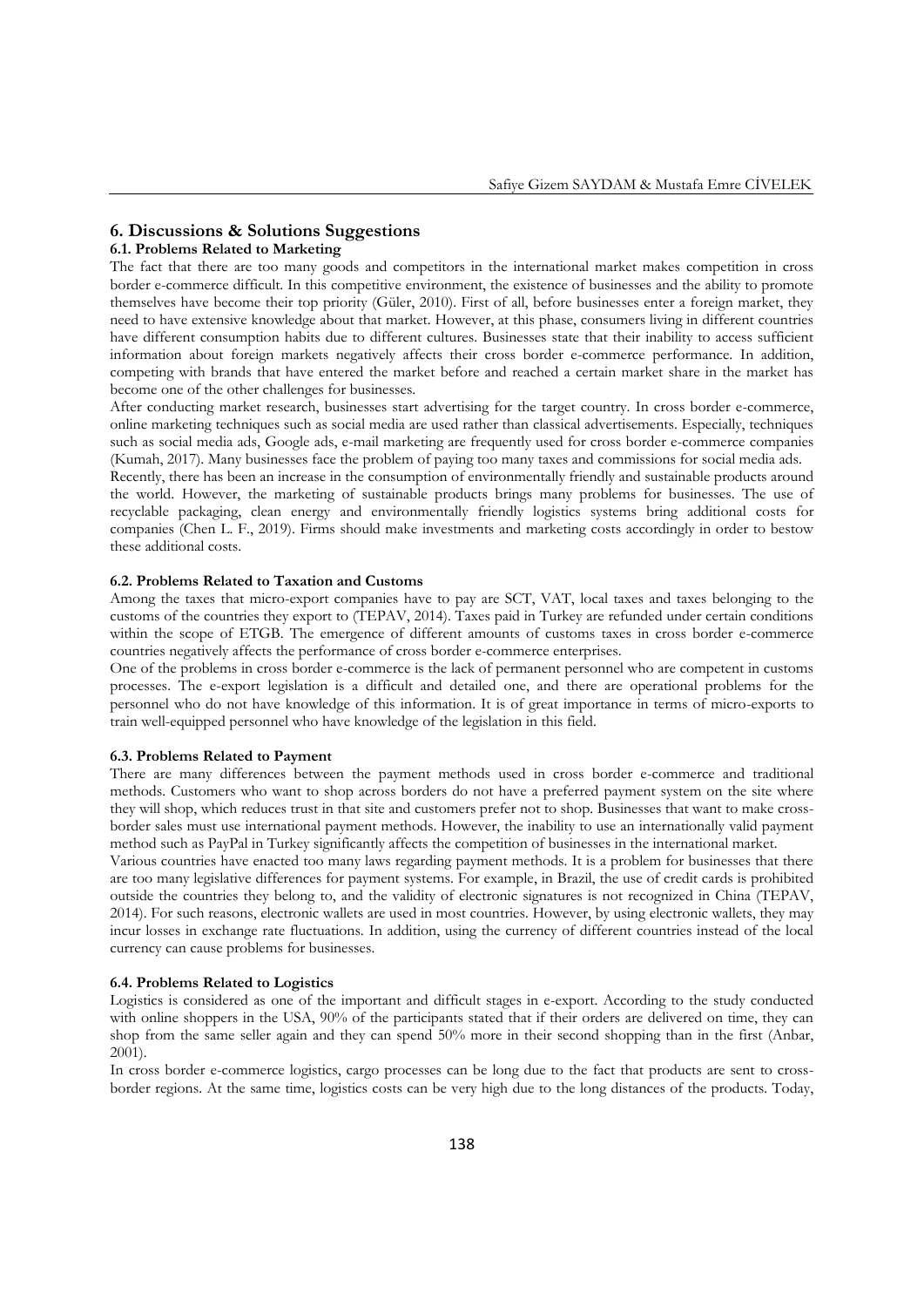Problems in Cross-Border E-Commerce And Development of Cross-Border E-Commerce Performance Scale

cross-border delivery times can take less than 24 hours by air. Among the expectations of e-export customers is that their orders arrive quickly, completely and undamaged.

The fact that the address systems of the countries are different, especially in the Middle East countries, increases the return rates due to the different address systems and difficult availability (Nart & Isayev, 2019). The increase in return rates causes an additional cost and time loss for businesses.

#### **6.5. Problems Related to Support and Incentive**

In cross border e-commerce, there are some deficiencies as well as supports and incentives by the state and other public institutions. Inadequate advertising support for companies that want to do cross border e-commerce in foreign markets causes problems for businesses.

Government incentives are needed for the high costs in logistics operations and additional costs at airports and in the country where the product is shipped.

The fact that the call center costs are not supported by the state, which is one of the important stages of ensuring customer loyalty and brand awareness after the sale of the product, affects cross border e-commerce negatively..

### **7. Conclusion**

The process of electronically purchasing the products or services they need from international markets by businesses or individuals is called cross border e-commerce. While electronic exports provide individuals with the opportunity to shop quickly and easily from international electronic sites or marketplaces, it also increases their competitiveness by providing businesses with the opportunity to reach new markets in a fast, less costly manner. However, since cross border e-commerce are not fully developed compared to traditional exports and most countries cannot adapt to cross border e-commerce yet, it causes some problems. In the study, the problems in the cross-border ecommerce activities of the companies were evaluated in detail. The data obtained from the answers of 55 people participating in the study were analyzed and it was aimed to develop a cross border e-commerce performance scale. According to the findings, it has been determined that companies face many problems in cross border e-commerce. If these problems are resolved, companies will be able to continue their cross border e-commerce operations more effectively and easily. It is necessary to solve the problems, to make various investments and to have incentives from the government. In this scale development study, Cross border e-commerce performance scale was gathered under 5 dimensions. Logistics related problems arise until the products leave the warehouse and reach the customer. Problems arising from payment such as the use of different payment methods by countries and different currencies cause problems arising from payment. Many factors such as the cost of marketing activities cause marketing problems. Tax and customs-related problems, which may cause additional costs and cause problems for customers, force companies. All things considered; this is a new scale development study that can be considered a limitation of the study. As this is a newly developed scale, it needs to be tested in different samples and industries. The more the scale is tested and verified, the more it will contribute to the literature.

### **References**

- Ding, F. (2018). Developing E-commerce Logistics in Cross-border Relation. Berlin: Developing E-commerce Logistics in Cross-border Relation.
- Wang, J. (2014). Opportunities and Challenges of International e-Commerce in the Pilot Areas of China. International Journal of Marketing Studies, 6(6), 141-142.
- Kalalı, G. (2021). Türkiye'de E-Ticaret ve İşletmelerin Uluslararası Rekabetçiliğini Geliştirmek için Kullandıkları İhracat Odaklı E-Ticaret Uygulamalrı. Kayseri: Nuh Naci Yazgan Üniversitesi Social Science Institute.
- Gümrük Rehberi, g. (2018, 11 23). gümrükrehberi.gov.tr. 09 26, 2021 www.gümrükrehveri.gov.tr: https://gumrukrehberi.gov.tr/sayfa/etgb-elektronik-ticaret-g%C3%BCmr%C3%BCk-beyannamesi-nedir from received.
- Turkey Trade Minister. (2020, 10 22). 2020/25 Sayılı Genelge Posta ve Hızlı Kargo Taşımacılığı. 09 26, 2021 Gümrük Müşavirleri Derneği: https://www.igmd.org.tr/202025-sayili-genelge-posta-ve-hizli-kargotasimaciligi\_haberi from received.

Sipahi, B., Yurtkoru, E., & Çinko, M. (2008). Sosyal Bilimlerde SPSS'le Veri Analizi (2nd edition.). İstanbul: Beta.